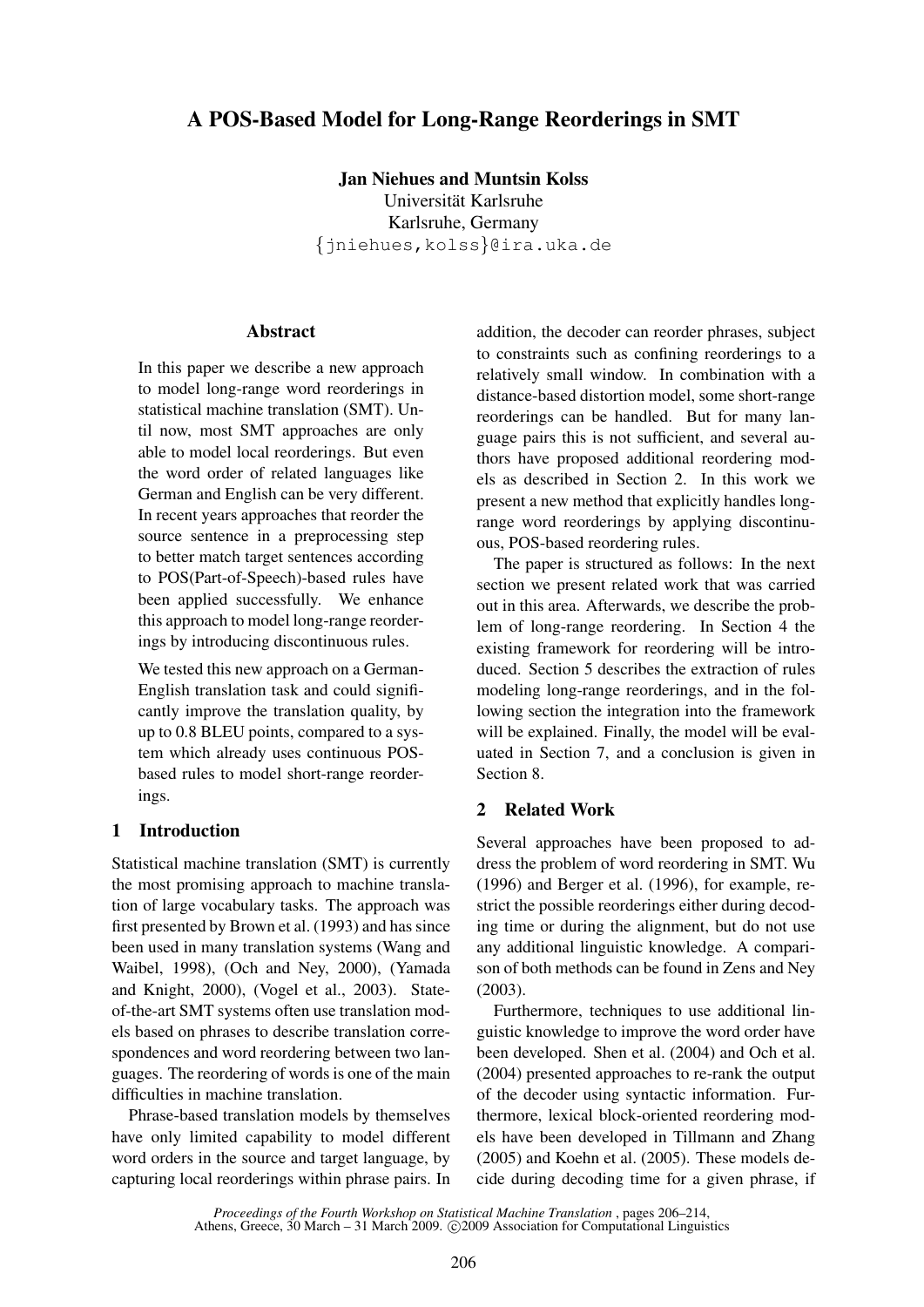the next phrase should be aligned to the left or to the right.

In recent years several approaches using reordering rules on the source side have been applied successfully in different systems. These rules can be used in rescoring as in Chen et al. (2006) or can be used in a preprocessing step. The aim of this step is to monotonize the source and target sentence. In Collins et al. (2005) and Popovic and ´ Ney (2006) hand-made rules were used to reorder the source side depending on information from a syntax tree or based on POS information. These rules had to be created manually, but only a few rules were needed and they were able to model long-range reorderings. Consequently, for every language pair these rules have to be created anew.

In contrast, other authors propose data-driven methods. In Costa-jussà and Fonollosa (2006) the source sentence is first translated into an auxiliary sentence, whose word order is similar to the one of the target sentences. Thereby statistical word classes were used. Rottmann and Vogel (2007),Zhang et al. (2007) and Crego and Habash (2008) used rules to reorder the source side and store different possible reorderings in a word lattice. They use POS tags and in the latter two cases also chunk tags to generalize the rules. The different reorderings are assigned weights depending on their relative frequencies (Rottmann and Vogel, 2007) or depending on a source side language model (Zhang et al., 2007).

In the presented work we will use discontinuous rules in addition to the rules used in Rottmann and Vogel (2007). This enables us to model long-range reorderings although we only need POS information and no chunk tags.

## 3 Long-Range Reorderings

One of the main problems when translating from German to English is the different word order in both languages. Although both languages are closely related, the word order is very different in some cases. Especially when translating the verb long-range reorderings have to be performed, since the position of the German verb is different from the one in the English sentence in many cases.

The finite verbs in the English language are always located at the second position, in the main clauses as well as in subordinate clauses. In German this is only true for the main clause. In contrast to that, in German subordinate clauses the verb (*glauben*) is at the final position as shown in Example 1.

Example 1: *..., die an den Markt und an die Gleichbehandlung aller glauben.*

*... who believe in markets and equal treatment for all.*

Example 2: *Das wird mit derart unterschiedlichen Mitgliedern unmoglich sein ¨ .*

*That will be impossible with such disparate members.*

A second difference in both languages is the position of the infinitive verb (*sein/be*) as shown in Example 2. In contrast to the English language, where it directly follows the finite verb, it is at the final position of the sentence in the German language.

The two examples show that in order to be able to handle the reorderings between German and English, the model has to allow some words to be shifted across the whole sentence. If this is not handled correctly, phrase-based systems sometimes generate translations that omit words, as will be shown in Section 7. This is especially problematic in the German-English case because the verb may be omitted, which carries the most important information of the sentence.

## 4 POS-Based Reordering

We will first briefly introduce the framework presented in Rottmann and Vogel (2007) since we extended it to also use discontinuous rules.

In this framework, the first step is to extract reordering rules. Therefore, an aligned parallel corpus and the POS tags of the source side are needed. For every sequence of source words where the target words are in a different order, a rule is extracted that describes how the source side has to be reordered to match the target side. A rule may for example look like this: *VVIMP VMFIN PPER* → *PPER VMFIN VVIMP*. The framework can handle rules that only depend on POS tags as well as rules that depend on POS tags and words. We will refer to these rules as short-range reordering rules.

The next step is to calculate the relative frequencies which are used as a score in the word lattice. The relative frequencies are calculated as the number of times the source side is reordered this way divided by the number of times the source side occurred in the corpus.

In a preprocessing step to the actual decoding,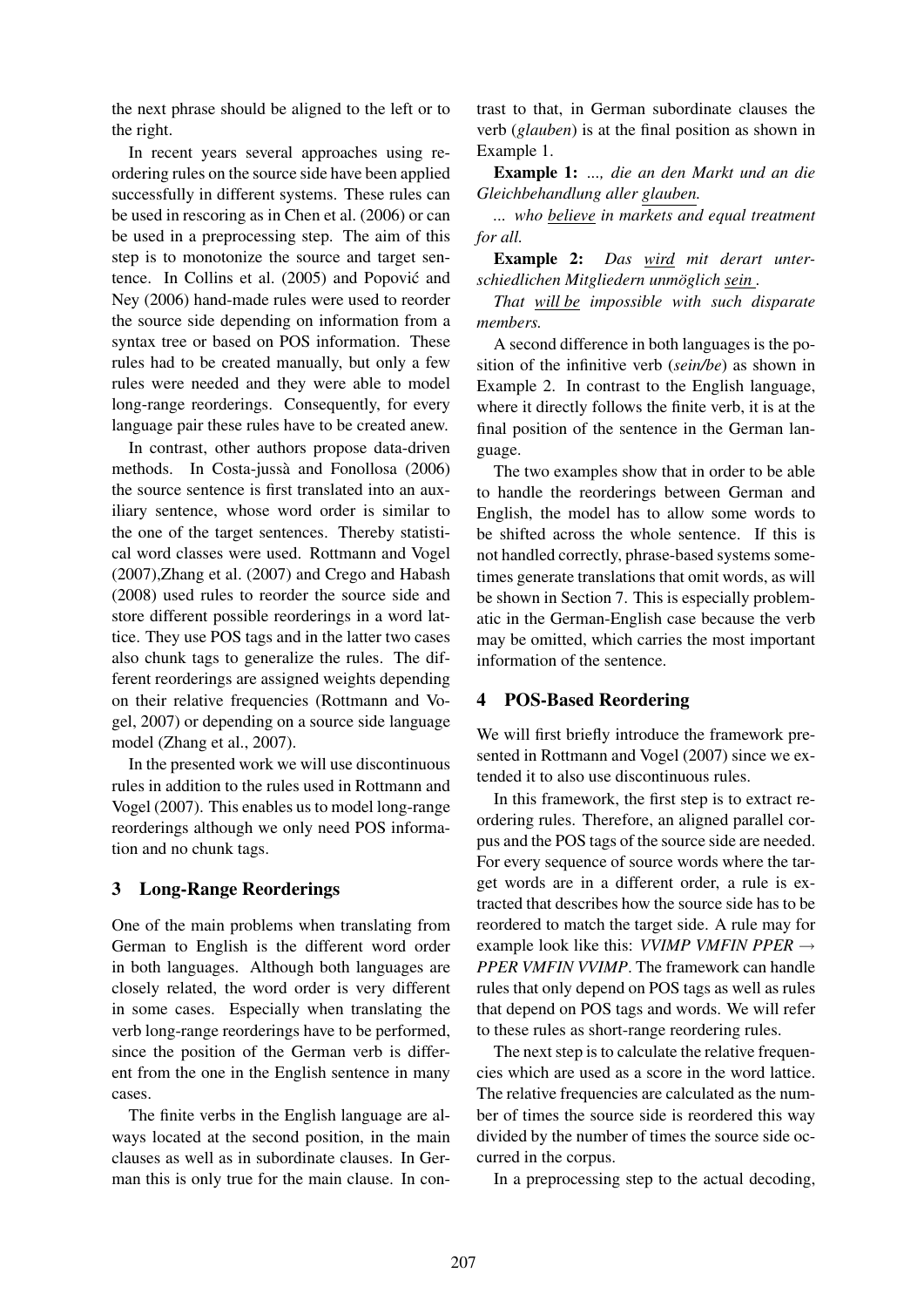different reorderings of the source sentences are encoded in a word lattice. For all reordering rules that can be applied to the sentence, the resulting edge is added to the lattice if the score is better than a given threshold. If a reordering is generated by different rules, only the path of the reordering with the highest score is added to the lattice. Then, decoding is performed on the resulting word lattice.

### 5 Rule Extraction

To be able to handle long-range reorderings, we extract discontinuous reordering rules in addition to the continuous ones. The extracted rules should look, for example, like this: *VAFIN \* VVPP* → *VAFIN VVPP*  $*$ , where the placeholder "\*" represents one or more arbitrary POS tags.

Compared to the continuous, short-range reordering rules described in the previous section, extracting such discontinuous rules presents an additional difficulty. Not only do we need to find reorderings and extract the corresponding rules, but we also have to decide which parts of the rule should be replaced by the placeholder. Since it is not always clear what is the best part to be replaced, we extract four different types of discontinuous rules. Then we decide during decoding which type of rules to use.

In a first step the reordering rule has to be found. Since this is done in a different way than for the continuous one, we will first describe it in detail. Like the continuous rules, the discontinuous ones are extracted from a word aligned corpus, whose source side is annotated with POS tags. Then the source side is scanned for reorderings. This is done by comparing the alignment points  $a_i$  and  $a_{i+1}$  of two consecutive words. We found a reordering if the target words aligned to  $f_i$  and  $f_{i+1}$ are in a different order than the source words. In our case the target word  $e_{a_{i+1}}$  has to precede the target word  $e_{a_i}$ . More formally said, we check the following condition:

$$
a_i > a_{i+1} \tag{1}
$$

In Figure 1 an example with an automatically generated alignment is given. There, for example, a reordering can be found at the position of the word "*Kenntnis*".

Since we only check the links of consecutive words, we may miss some reorderings where there is an unaligned word between the words with a Figure 1: Example training sentence used to extract reordering rules



crossing link. However, in this case it is not clear where to place the unaligned word, so we do not extract rules from such a reordering.

So now we have found a reordering and also the border between the left and right part of the reordering. To be able to extract a rule for this reordering we need to find the beginning of the left and the end of the right part. This is done by searching for the last word before and the first word after the reordering. In the given example, the left part is "*ihre Bereitschaft zur Kenntnis*" and the right part would be "*genommen*". As shown in the figure, the words of the first part have to be aligned to target words that follow the target word aligned to the first word of the right part. Otherwise, they would not be part of the reordering. Consequently, to find the first word that is not part of the reordering, we search for the first word before the word  $f_{i+1}$  that is aligned to the word  $e_{a_{i+1}}$ or to a target word before this word. More formally, we search for the word  $f_i$  that satisfies the following condition:

$$
j = argmax_{l < i} a_l \le a_{i+1} \tag{2}
$$

The first word after the reordering is found in the same way. Formally, we search for the word  $f_k$ satisfying the condition:

$$
k = argmax_{l>i+1} a_l \ge a_i \tag{3}
$$

In our example, we now can extract the following reordering rule: *ihre Bereitschaft zur Kenntnis genommen* → *genommen ihre Bereitschaft zur Kenntnis*. In general, we will extract the rule:  $f_{j+1} \tcdot f_i f_{i+1} \tcdot f_{k-1} \rightarrow$  $f_{i+1} \ldots f_{k-1} f_{j+1} \ldots f_i$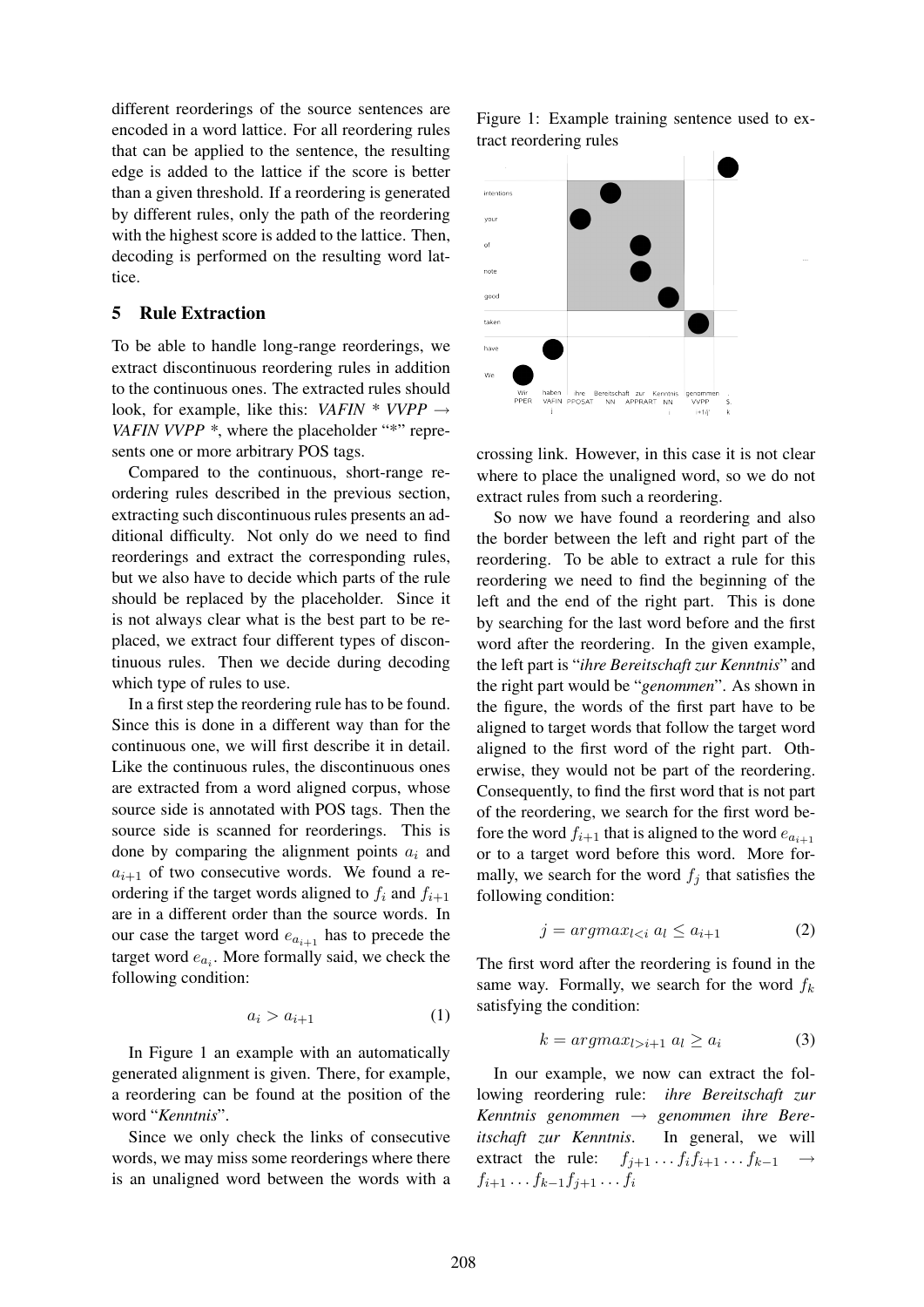An additional problem are unaligned words after  $f_i$  and before  $f_k$ . For these words it is not clear if they are part of the reordering or not. Therefore, we will include or exclude them depending on the type of rule we extract. To be able to write the rules in a easier way let  $f_{j'}$  be the first word following  $f_j$  that is aligned and  $f_{k'}$  the last word before  $f_k$ .

After extracting the reordering rule, we need to replace some parts of the rule by a placeholder to obtain more general rules. As described before, it is not directly clear which part of the rule should be replaced and therefore, we extract four different types of rules.

In the reordering, there is always a left part, in our example *ihre Bereitschaft zur Kenntnis*, and a right part (*genommen*). So we can either replace the left or the right part of the reordering by a placeholder. One could argue that always the longer sequence should be replaced, since that is more intuitive, but to lose no information we just extract both types of rules. Later we will see that depending on the language pair, one or the other type will generalize better. In the evaluation part the different types will be referred to as *Left* and *Right* rules.

Furthermore, not the whole part has to be replaced. It can be argued that the first or last word of the part is important to characterize the reordering and should therefore not be replaced. For each of the types described before, we extract two different sub-types of rules, which leads altogether to four different types of rules.

Let us first have a look at the types where we replace the left part. If we replace the whole part, in the example we would get the following rule: *\**  $VVPP \rightarrow VVPP$  \*. This would lead to problems during rule application. Since the rule begins with a placeholder, it is not clear where the matching should start. Therefore, we also include the last word before the reordering into the rule and can now extract the following rule from the sentence: *VAFIN*  $*$  *VVPP*  $\rightarrow$  *VAFIN VVPP*  $*$ . In general, we extract the following rule to which we will refer as *Left All*:

$$
f_j * f_{i+1} \dots f_{k'} \quad \to \quad f_j f_{i+1} \dots f_{k'} *
$$

As mentioned in the beginning, we extracted a second sub-type of rule. This time, the first word of the left part is not replaced. The reason can be seen by looking at the reordered sequence. There, the second part of the reordering is moved between the last word before the reordering  $(f_i)$  and the first word of the first part  $(f_{i+1})$ . In our example this results in the following rule: *VAFIN PPOSAT \* VVPP* → *VAFIN VVPP PPOSAT \** and in general, we extract the rule (*Left Part*):

$$
f_j f_{j+1} * f_{i+1} \dots f_{k'} \rightarrow f_j f_{i+1} \dots f_{k'} f_{j+1} *
$$

If we replace the right part by a star, we similarly get the following rule (*Right All*): *PPOSAT NN APPART NN \** → *\* PPOSAT NN APPART NN*. The other rule (*Right Part*) can not be extracted from this example, since the right part has length one. But in general we get the two rules:

$$
f_{j'} \dots f_i * f_{k-1} f_k \rightarrow * f_{k-1} f_{j+1} \dots f_i f_k
$$
  

$$
f_{j'} \dots f_i * f_k \rightarrow * f_{j'} \dots f_i f_k
$$

Here we already see that the rules where the first part is replaced result in typical reordering between the German and English language. The second part of the verb is at the end of the sentence in German, but in an English sentence it directly follows the first part.

## 6 Rule Application

During the training of the system all reordering rules are extracted from the parallel corpus in the way described in the last section. The rules are only used if they occur more often than a given threshold value. In the experiments a threshold of 5 is used.

The rules are scored in the same way as the continuous rules were. The relative frequencies are calculated as the number of times the rule was extracted divided by the number of times both parts occur in one sentence.

Then, in the preprocessing step, continuous rules as described in Section 4 and discontinuous rules are applied to the source sentence. As in the framework presented before, the rules are applied only to the source sentence and not to the lattice. Thus the rules cannot be applied recursively. For the discontinuous rules the "\*" could match any sequence of POS tags, but it has to consist of at least one tag. If more than one rule can be applied to a sequence of POS tags and they generate different output, all edges are added to the lattice. If they generate the same sequence, only the rule with the highest probability is applied.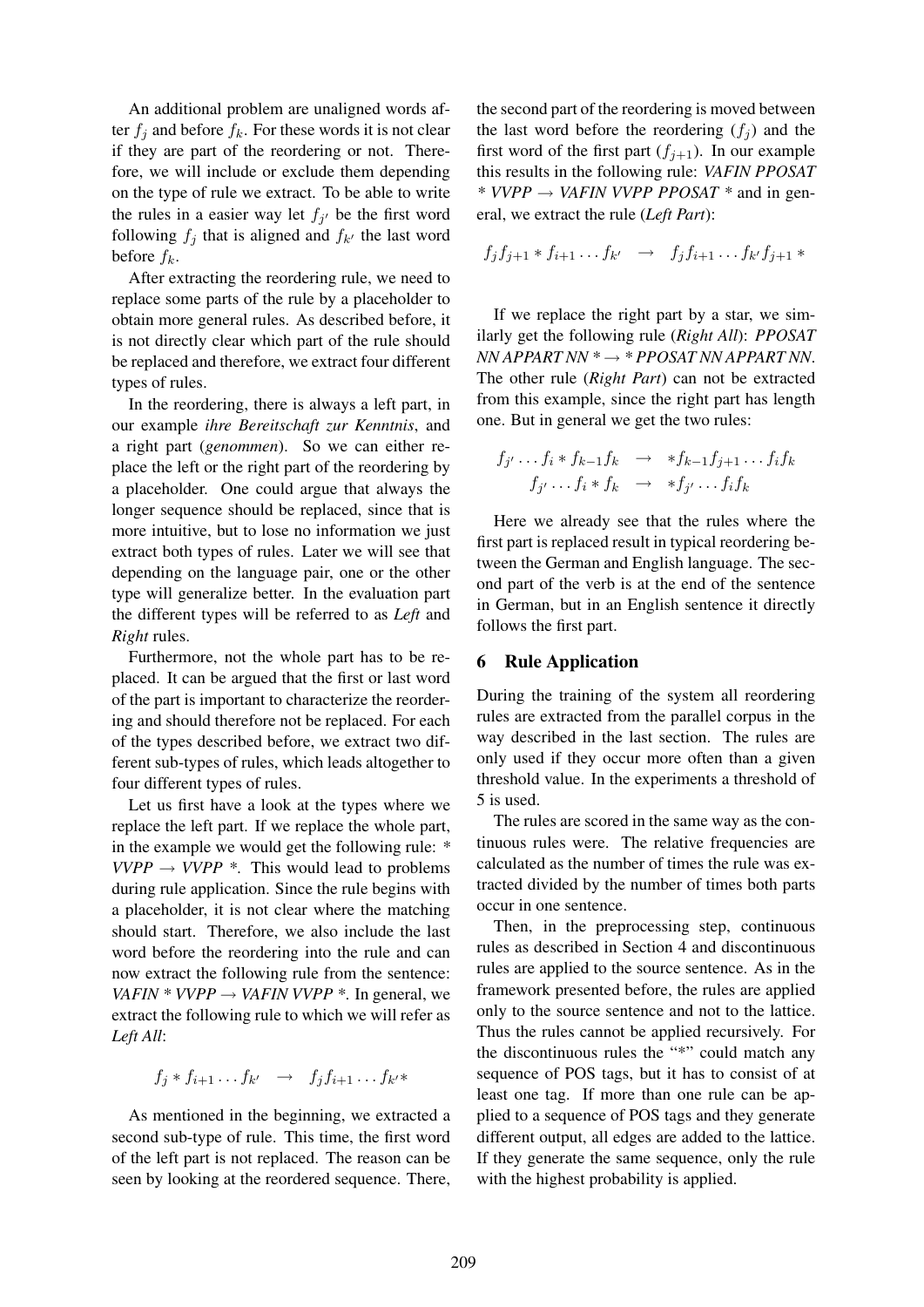In initial experiments we observed that some rules can be applied very often to a sentence and therefore the lattice gets quite big. Therefore, we first check how often a rule can be applied to a sentence. If this exceeds a given threshold, we do not use this rule for this sentence. In these cases, the rule will most likely not find a good reordering, but randomly shuffle the words. In the experiments we use 5 as threshold, since this reduces the lattices to a decent size.

These restrictions limit the number of reorderings that have to be tested during decoding. But if all reorderings that can be generated by the remaining rules would be inserted into the lattice, the size of the lattice would still be too big to be able to do efficient decoding. Therefore, only rules with a probability greater than a given threshold are used to reorder the source sentence. Since the probabilities of the long-range reorderings are quite small compared to those of the short-range reorderings, we used two different thresholds.

# 7 Evaluation

We performed the experiments on the translation task of the WMT'08 evaluation. Most of the experiments were done on the German-English task, but in the end also some results on German-French and English-German are shown. The systems were trained on the European Parliament Proceedings (EPPS) and the News Commentary corpus. For the German-French task we used the intersection of the parallel corpora from the German-English and English-French task. The data was preprocessed and we applied compound splitting to the German corpus for the tasks translating from German. Afterwards, the word alignment was generated with the GIZA++-Toolkit and the alignments of the two directions were combined using the *grow-diag-final-and* heuristic. Then the phrase tables were created where we performed additional smoothing of the relative frequencies (Foster et al., 2006). Furthermore, the phrase table applied in the news task was adapted to this domain. In addition, a 4-gram language model was trained on both corpora. The rules were extracted using the POS tags generated by the Tree-Tagger (Schmid, 1994). In the end a beam-search decoder as described in Vogel (2003) was used to optimize the weights using the MER-training on the development sets provided for the different task by the workshop. The systems were tested

Table 1: Evaluation of different Lattice sizes generated by changing the short-range threshold  $\theta_{short}$  and long-range threshold  $\theta_{long}$ 

| short | $\theta_{long}$ | #Edges | Dev   | <b>Test</b> |
|-------|-----------------|--------|-------|-------------|
| 0.2   | 1               | 112K   | 24.57 | 27.25       |
| 0.1   | 1               | 203K   | 24.71 | 27.48       |
| 0.2   | 0.2             | 113K   | 24.70 | 27.51       |
| 0.2   | 0.1             | 121K   | 24.97 | 27.56       |
| 0.2   | 0.05            | 152K   | 25.28 | 27.80       |
| 0.1   | 0.1             | 212K   | 24.97 | 27.49       |
| 01    | 0.05            | 243K   | 25.12 | 27.81       |

on the test2007 set for the EPPS task and on the nc-test2007 testset for the news task. For test set translations the statistical significance of the results was tested using the bootstrap technique as described in Zhang and Vogel (2004).

#### 7.1 Lattice Creation

In a first group of experiments we analyzed the influence of the two thresholds that determine the minimal probability of a rule that is used to insert the reordering into the lattice. The experiments were performed on the news task and used only the long-range rules generated by the *Part All* rules. The results are shown in Table 1 where  $\theta_{short}$ is the threshold for the short-range reorderings and  $\theta_{long}$  for the long-range reorderings. Consequently, only paths were added that are generated by a short-range reordering rule that has a probability greater than  $\theta_{short}$  or paths generated by a long-range reordering rule with a minimum probability of  $\theta_{long}$ . We used different thresholds for both groups of rules since the probabilities of long-range reorderings are in general lower.

The first two systems use no long-range reorderings. Adding the long-range reorderings does improve the translation quality and it makes sense to add even all edges generated by rules with a probability of at least 0.05. Using this system, less short-range reorderings are needed. The system using the thresholds of 0.2 and 0.05 has a performance nearly as good as the one using the thresholds 0.1 and 0.05, but it needs fewer edges. If long-range reordering is applied, fewer edges are needed than in the case of using only short-range reordering even though the translation quality is better. Therefore, we used the thresholds 0.2 and 0.05 in the following experiments.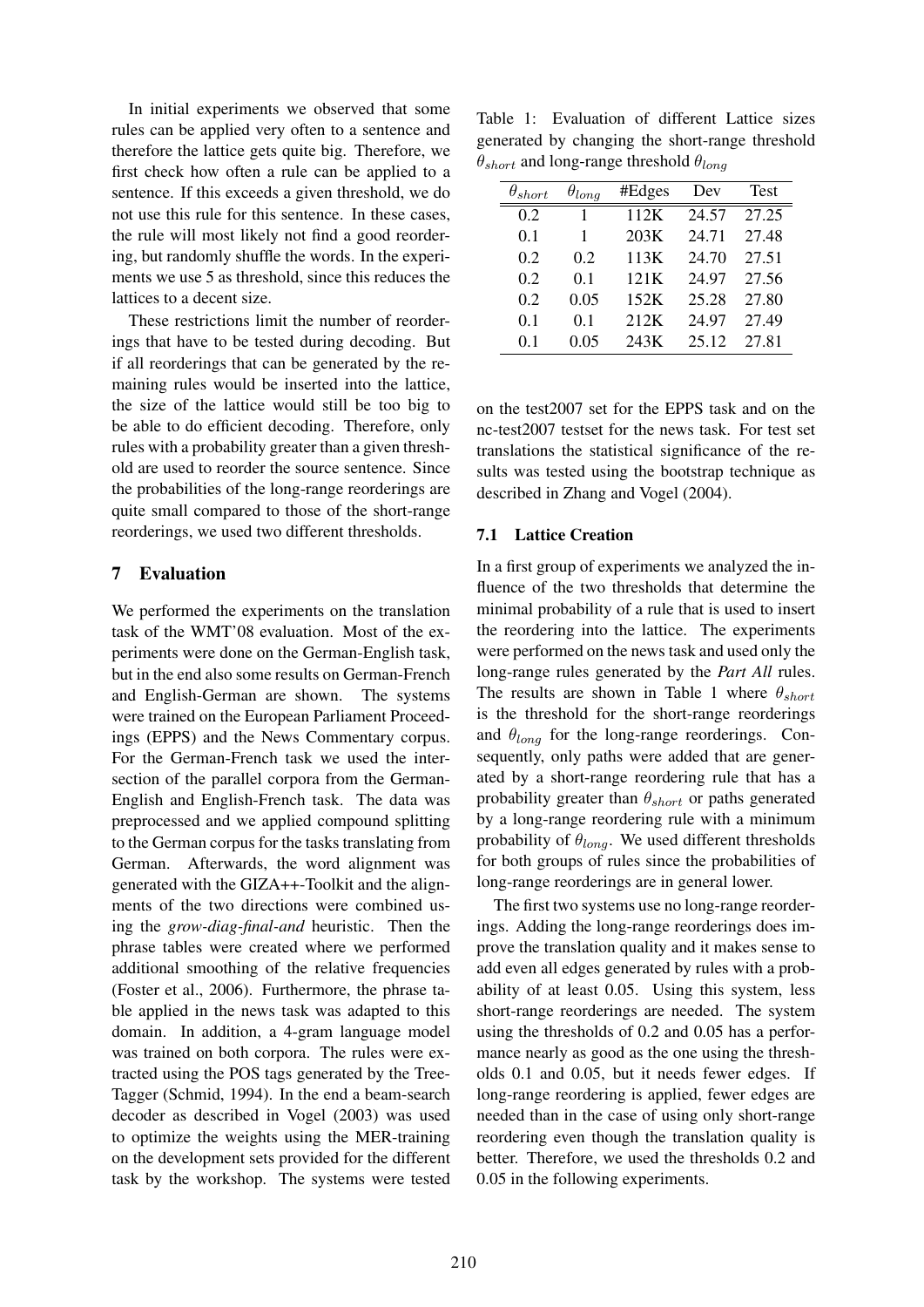Figure 2: Most common long-range reordering rules of type *Left Part*

| NN ADV * VAFIN           | $\rightarrow$ NN VAFIN ADV *             |
|--------------------------|------------------------------------------|
| VAFIN ART * VVPP         | $\rightarrow$ VAFIN VVPP ART *           |
| $\hat{ }}$ ADV $*$ PPER  | $\rightarrow$ $\rightarrow$ PPER ADV $*$ |
| \$, ART * VVINF PTKZU    | $\rightarrow$ \$, VVINF PTKZU ART *      |
| <b>PRELS ART * VVFIN</b> | $\rightarrow$ PRELS VVFIN ART *          |

Figure 3: Most common long-range reordering rules of type *Left All*

| <b>PRELS * VAFIN</b>      | $\rightarrow$ PRELS VAFIN *      |
|---------------------------|----------------------------------|
| <b>PRELS * VAFIN VVPP</b> | $\rightarrow$ PRELS VAFIN VVPP * |
| <b>PPER * VMFIN</b>       | $\rightarrow$ PPER VMFIN *       |
| <b>PRELS * VMFIN</b>      | $\rightarrow$ PRELS VMFIN *      |
| VMFIN * VAINF             | $\rightarrow$ VMFIN VAINE *      |
|                           |                                  |

Table 2: Number of long-range reordering rules of different types used to create the lattices

| Type         | Left | Right |
|--------------|------|-------|
| Part         | 8079 | 1127  |
| All          | 2470 | 509   |
| <b>B</b> oth | 9223 | 1405  |

#### 7.2 Rule Usage

We analyzed which long-range reordering rules were used to build the lattices. First, we compared the usage of the different types of rules. Therefore, we counted the number of rules that were applied to the development set of 2000 sentences if the thresholds 0.2 and 0.05 were used. The resulting numbers are shown in Table 2.

As it can be seen, the *Left* rules are more often used than the *Right* ones. This is what we expected, since when translating from German to English, the most important rules move the verb to the left. And these rules should be more general and therefore have a higher probability than the rules that move the words preceding the verb to the end of the sentence.

Next we analyzed which rules of the *Left Part* ones are used most frequently. The five most frequent rules are shown in Figure 2. The first, fourth and fifth rule moves the verb more to the front, as is often needed in English subordinate clauses. The second one moves both parts of the verb together.

The third most frequent rule moves personal pronouns to the front. In the English language the

Table 3: Translation results for the German-English task using different rule types (BLEU)

| Type              | <b>EPPS</b> |             | <b>NEWS</b> |             |
|-------------------|-------------|-------------|-------------|-------------|
|                   | Dev         | <b>Test</b> | Dev         | <b>Test</b> |
| Left Part         | 26.99       | 29.16       | 25.12       | 27.88       |
| <b>Right Part</b> | 26.69       | 28.73       | 24.76       | 27.28       |
| Right/Left Part   | 26.99       | 28.96       | 25.06       | 27.69       |
| Left All          | 26.77       | 28.76       | 24.37       | 26.56       |
| Left Part/All     | 26.99       | 29.32       | 25.38       | 27.86       |
| A11               | 27.02       | 29.14       | 25.20       | 27.63       |

subject has to be always at the front. In contrast, in German the word order is not that strict and the subject can appear later.

We have done the same for the *Left All* rules. The rules are shown in Figure 3. In this type of rule the five most frequent rules all try to move the verb more to the front of the sentence. In the last case both parts of the verb are put together.

#### 7.3 Rule Types

In a next group of experiments we evaluated the performance of the different rule types. In Table 3 the translation performance of systems using different rule types is shown. The experiments were carried out on the EPPS task as well as on the NEWS task.

First it can be seen that the *Left* rules perform better than the *Right* rules. This is not surprising, since they better describe how to reorder from German to English and because they are more often used in the lattice. If both types are used this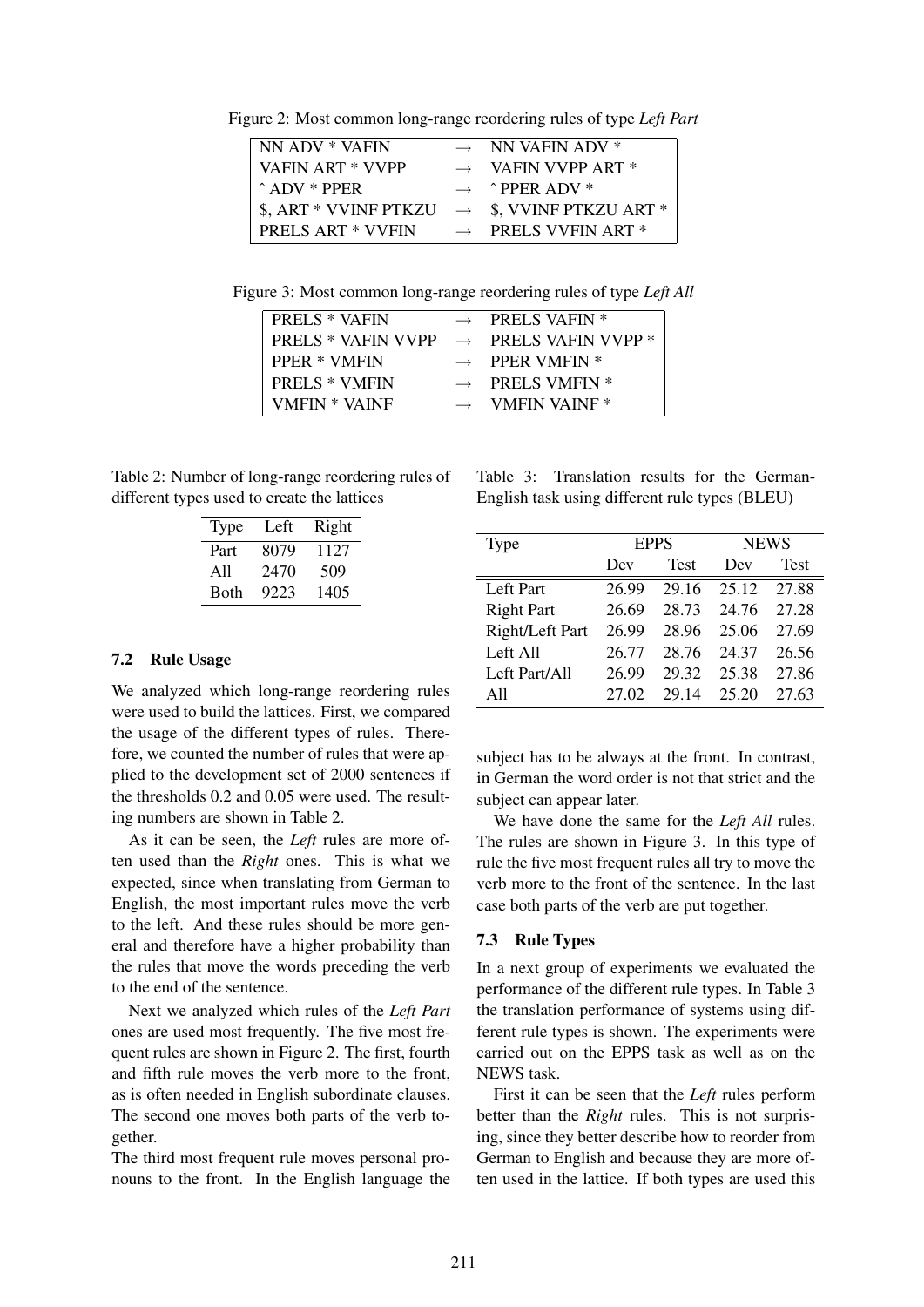| System          | <b>EPPS</b>        |             | <b>NEWS</b>       |             |
|-----------------|--------------------|-------------|-------------------|-------------|
|                 | <b>Test</b><br>Dev |             | Dev               | <b>Test</b> |
| <b>Baseline</b> | 25.47              | 27.24 23.40 |                   | 25.90       |
| <b>Short</b>    | 26.77              | 28.54       | 24.73             | 27.48       |
| Long            | 26.99              |             | 29.32 25.38 27.86 |             |

Table 4: Summary of translation results for the German-English tasks (BLEU)

lowers the performance a little. So if it is clear which type explains the reordering better, only this type should be used, but if that is not possible using both types can still help.

If both types of rules are compared, it can be seen that *Part* rules seem to have a more positive influence than *All* ones. The reason for this may be that the *Part* rules can also be applied more often than the rules of the other type. Using the combination of both types of rules, the performance is better on one task and equally good on the other task. Consequently, we used the combination of both types in the remaining experiments.

#### 7.4 German-English

The results on the German-English task are summarized in Table 4. The long-range reorderings could improve the performance by 0.8 and 0.4 BLEU points on the different tasks compared to a system applying only short-range reorderings. These improvements are significant at a level of 5%.

We also analyzed the influence of tagging errors. Therefore, we tagged every word of the test sentence with the tag that this word is mostly assigned to in the training corpus. If the word does not occur in the training corpus, it was tagged as a noun. This results in different tags for 5% of the words and a BLEU score of 27.68 on the NEWS test set using long-range reorderings. So the translation quality drops by about 0.2 BLEU points, but it is still better than the system using only shortrange reorderings.

In Figure 4 example translations of the baseline system, the system modeling only short-range reorderings and the system using also long-range reorderings rules are shown. The part of the sentences that needs long-range reorderings is always underlined.

In the first two examples the verbal phrase consists of two parts and the German one is splitted. In these cases, it was impossible for the short-

Table 5: Translation results for the German-French translation task (BLEU)

| System          |                    | <b>EPPS</b> | <b>NEWS</b> |             |
|-----------------|--------------------|-------------|-------------|-------------|
|                 | <b>Test</b><br>Dev |             | Dev         | <b>Test</b> |
| <b>Baseline</b> |                    | 25.86 27.05 | 17.90       | 18.52       |
| <b>Short</b>    | 27.02              | 28.06       | 18.59       | 19.99       |
| Long            | 27.27              | 28.61       | 19.10       | 20.11       |

range reordering model to move the second part of the verb to the front so that it could be translated correctly. In one case this leads to a selection of a phrase pair that removes the verb from the translation. Thus it is hard to understand the meaning of the sentence.

In the other two examples the verb of the subordinate clause has to be moved from the last position in the German sentence to the second position in the English one. This is again only possible using the long-range reordering rules. Furthermore, if these rules are not used, it is possible that the verb will be not translated at all as in the last example.

## 7.5 German-French

We also performed similar experiments on the German-French task. Since the type of reordering needed for this language pair is similar to the one used in the German-English task, we used also the *Left* rules in the long-range reorderings. As it can be seen in Table 5, the long-range reordering rules could also help to improve the translation performance for this language pair. The improvement on the EPPS task is significant at a level of 5%.

## 7.6 English-German

In a last group of experiments we applied the same approach also to the English-German translation task. In this case the verb has to be moved to the right, so that we used the *Right* rules for the long-range reorderings. Looking at the rule usage of the different type of rules, the picture was quite promising. This time the *Right* rules could be applied more often and the *Left* ones only a few times. But if we look at the results as shown in Table 6, the long-range reorderings do not improve the performance. We will investigate the reasons for this in future work.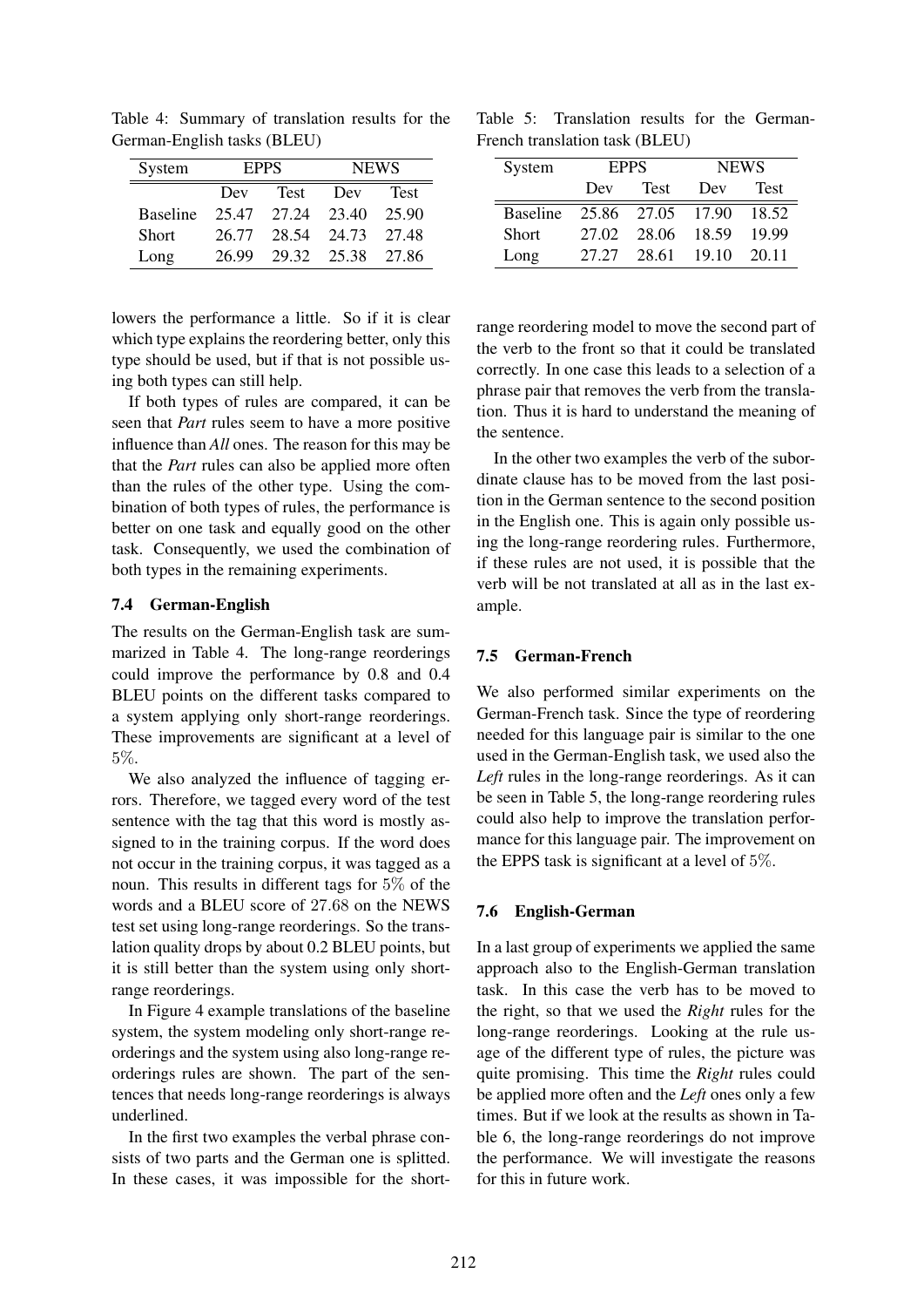| Source:   | Diese Maßnahmen werden als eine Art Wiedergutmachung für früher begangenes              |
|-----------|-----------------------------------------------------------------------------------------|
|           | Unrecht angesehen.                                                                      |
| Baseline: | these measures will as a kind of compensation for once injustice done.                  |
| Short:    | these measures will as a kind of compensation for once injustice done.                  |
| Long:     | these measures will be seen as a kind of compensation for once injustice done.          |
| Source:   | Das wird mit derart unterschiedlichen Mitgliedern unmöglich sein.                       |
| Baseline: | this will with such different impossible.                                               |
| Short:    | this will with such different impossible.                                               |
| Long:     | this will be impossible to such different members.                                      |
| Source:   | Er braucht die Unterstützung derer, die an den Markt und an die Gleichbehandlung        |
|           | aller glauben.                                                                          |
| Baseline: | he needs the support of those who market and the equal treatment of all believe.        |
| Short:    | it needs the support of those who in the market and the equal treatment of all believe. |
| Long:     | it needs the support of those who believe in the market and the equal treatment of all. |
| Source:   | , daß sie das Einwanderungsproblem als politischen Hebel benutzen.                      |
| Baseline: | that they the immigration problem as a political lever.                                 |
| Short:    | that the problem of immigration as a political lever.                                   |
| Long:     | that they use the immigration problem as a political lever.                             |

Figure 4: Example translation from German to English using different type of rules

Table 6: Translation results for the English-German translation task (BLEU)

| System          | <b>EPPS</b>        |       | <b>NEWS</b> |       |
|-----------------|--------------------|-------|-------------|-------|
|                 | <b>Test</b><br>Dev |       | Dev         | Test  |
| <b>Baseline</b> | 18.93              | 2072  | 16.31       | 17.91 |
| <b>Short</b>    | 1949               | 21.56 | 17.13       | 18.31 |
| Long            | 19.56              | 21.33 | 16.93       | 18.15 |

# 8 Conclusion

We have presented a new method to model longrange reorderings in statistical machine translation. This method extends a framework based on extracting POS-based reordering rules from an aligned parallel corpus by adding discontinuous reordering rules. Allowing rules with gaps captures very long-range reorderings while avoiding the data sparseness problem of very long continuous reordering rules.

The extracted rules are used to generate a word lattice with different possible reorderings of the source sentence in a preprocessing step prior to decoding. Placing various restrictions on the application of the rules keeps the lattice small enough for efficient decoding. Compared to a baseline system that only uses continuous reordering rules, applying additional discontinuous rules improved the translation performance on a German-English translation task significantly by up to 0.8 BLEU points.

In contrast to approaches like Collins et al.  $(2005)$  and Popović and Ney  $(2006)$ , the rules are created in a data-driven way and not manually. It was therefore easily possible to transfer this approach to the German-French translation task, and we showed that we could improve the translation quality for this language pair as well. Furthermore, this approach needs only the POS information and no syntax tree. Thus, if we use the approximation for the tags as described before, the approach could also easily be integrated into a real-time translation system.

An unsolved problem is still why this approach does not improve the results of the English-German translation task. An explanation might be that here the reordering problem is even more difficult, since the German word order is very free.

### Acknowledgments

This work was partly supported by Quaero Programme, funded by OSEO, French State agency for innovation.

#### References

Adam L. Berger, Vincent J. Della Pietra, and Stephen A. Della Pietra. 1996. A Maximum Entropy Ap